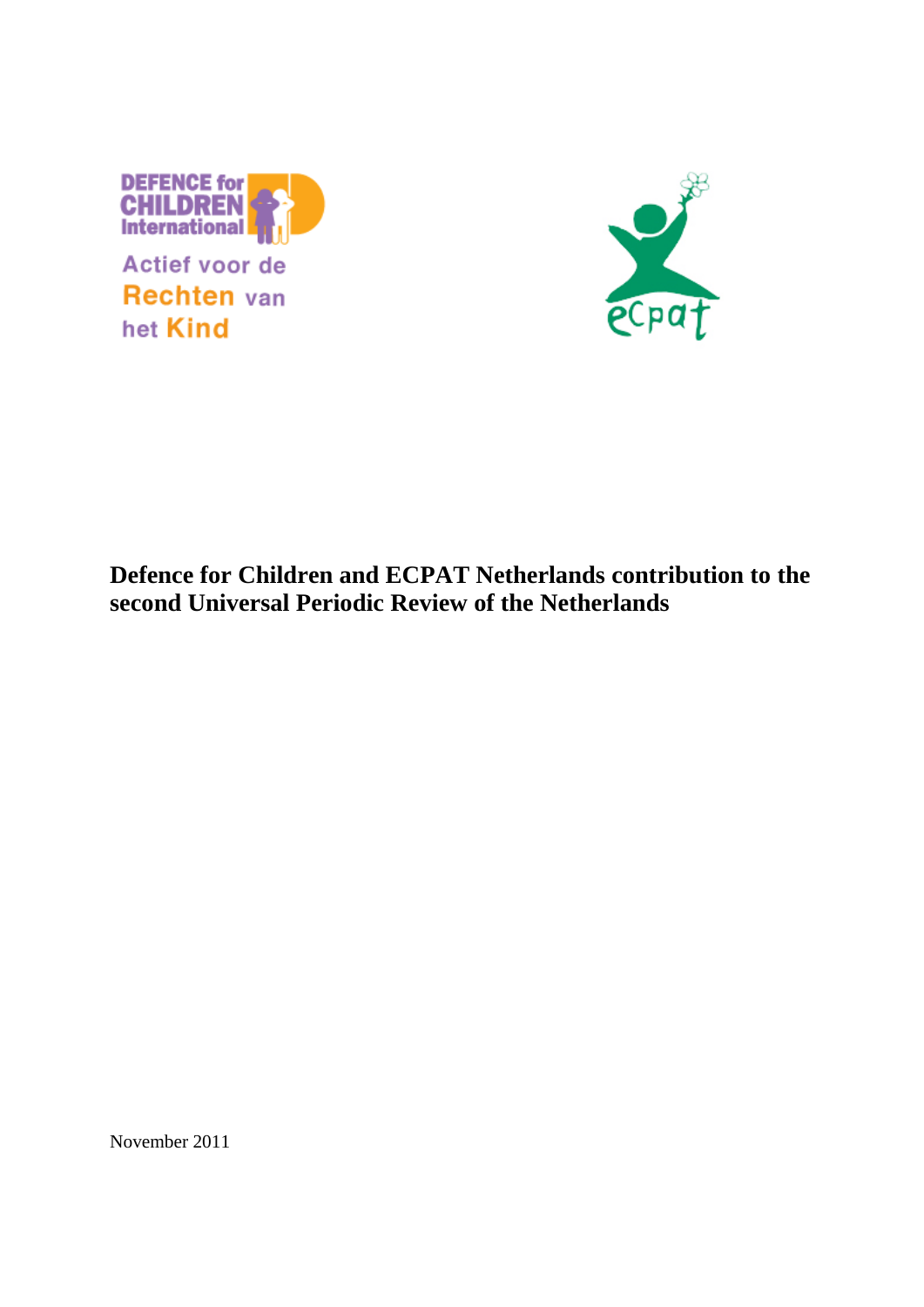# **TABLE OF CONTENTS**

| <b>INTRODUCTION</b>                             | 3              |
|-------------------------------------------------|----------------|
| <b>CONSIDERATIONS</b>                           | 3              |
| POLITICAL SITUATION                             | 3              |
| <b>POSITIVE DEVELOPMENTS</b>                    | $\overline{4}$ |
| <b>RECOMMENDATIONS</b>                          | $\overline{4}$ |
| IN GENERAL                                      | $\overline{4}$ |
| JUVENILE JUSTICE                                | $\overline{4}$ |
| YOUTH CARE                                      | 5              |
| <b>CHILD POVERTY</b>                            | 5              |
| <b>EDUCATION</b>                                | 6              |
| <b>IMMIGRATION LAW</b>                          | 6              |
| SEXUAL EXPLOITATION OF CHILDREN AND TRAFFICKING | $\tau$         |
| COMBAT OF CHILD PORNOGRAPHY ON THE INTERNET     | 8              |
|                                                 |                |

#### **Contact information:**

Defence for Children and ECPAT-The Netherlands P.B. 11103 2301 EC Leiden The Netherlands Phone: +31 (0)71 516 09 80 Fax: +31 (0)71 516 09 89 Contact person : Beata Stappers Email: [b.stappers@defenceforchildren.nl](mailto:b.stappers@defenceforchildren.nl) Website: [www.defenceforchildren.nl](http://www.defenceforchildren.nl/) [www.ecpat.nl](http://www.ecpat.nl/)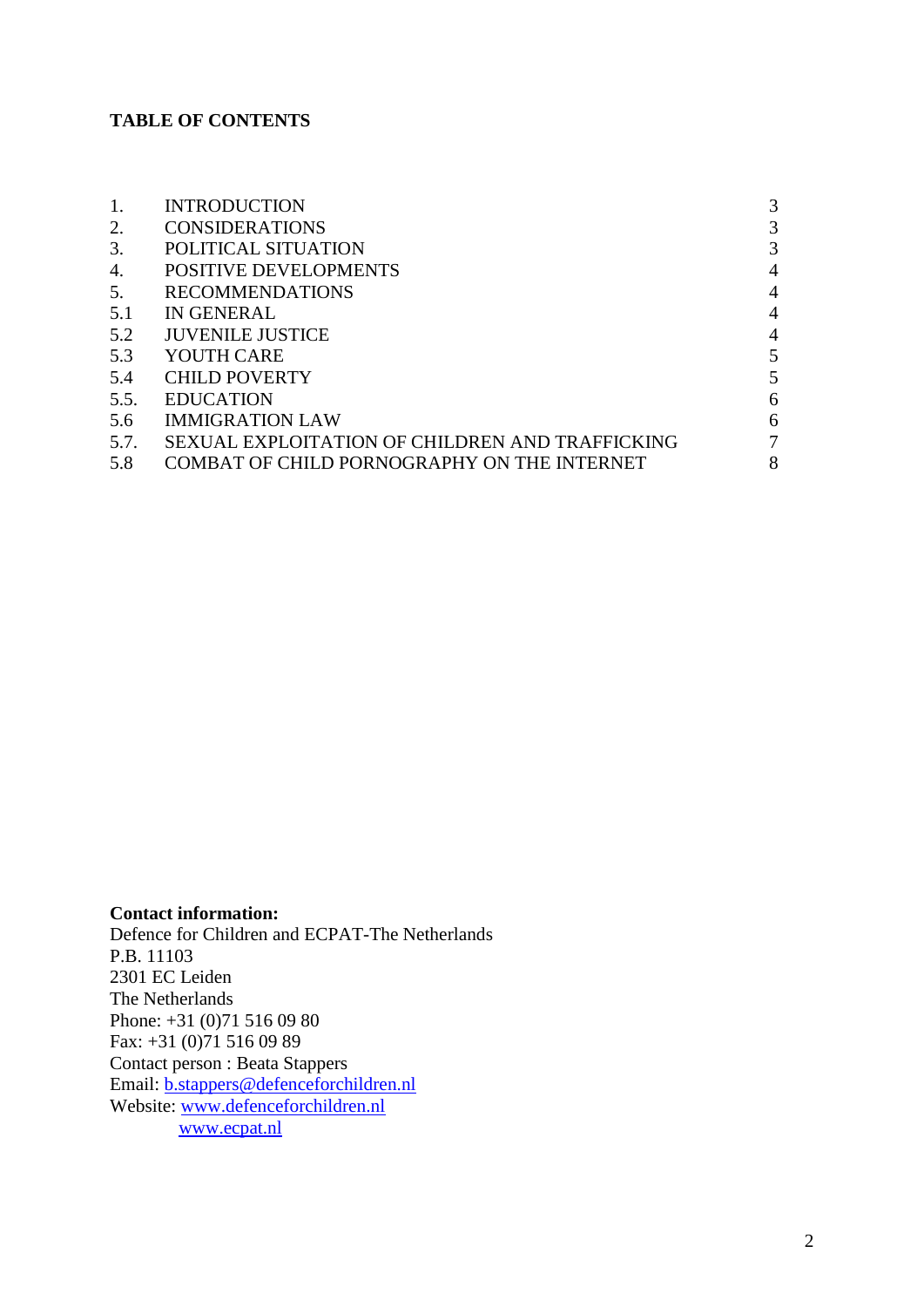# **INTRODUCTION**

Defence for Children is a Dutch NGO active in the field of children's rights in the Netherlands and elsewhere in the world. Defence for Children is merged with ECPAT – **Netherlands** 

## **CONSIDERATIONS**

In the past years Defence for Children formulated considerations concerning the rights of the child to the 2008 Human Rights Council UPR recommendations and to the 2010 interim report responses of the Netherlands.

The following considerations are still valid:

- The reservations to the Convention on the Rights of the Child are still not withdrawn. There is no information available about whether and when the government will consider the recommendation of the Human Rights Council concerning the withdrawal of the reservations.
- The Netherlands did not introduce children's rights education into school programs. An Action Plan on Human Rights Education is not available.
- The government of The Netherlands does not see combating the existence of 'black' and 'white' schools as a priority issue.
- There are no sufficient crisis and relief centres for children victims of trafficking, there is insufficient treatment available for these children and that are not sufficient professionals available.
- The legislation of the Netherlands does not provide protection of the rights of all children independently of the (migrant) status of the child and his or her parents.

#### **POLITICAL SITUATION**

The program of the government of the Netherlands (Coalition Agreement 'Freedom and Responsibility') presented on 30 September 2010 does not in children or have positive policies that concern children in particular. The language used in the Coalition Agreement (*Regeerakkoord*) is not child friendly but repressive. For the implementation of the policy the government will not be shying away from a termination of human rights treaties and avoidance of EU directives. The government focuses on restricted admission of refugees in the Netherlands. The government is dedicated to the introduction of penalisation of illegality of migrants without residence permit. In cases of asylum seeking minors the government is dedicated to the quickest possible return of the minor. Investing in return policy is planned to be covered by the development cooperation's budget. The development cooperation's budget is diminished. Awkward behaviour of kids at risk is planned to be pushed back by judging under speed law and immediate execution of punishment. The government is working on Penal Law for Adolescents (15-23 years). Parents of children under 12 causing trouble or who are criminally active will be held responsible.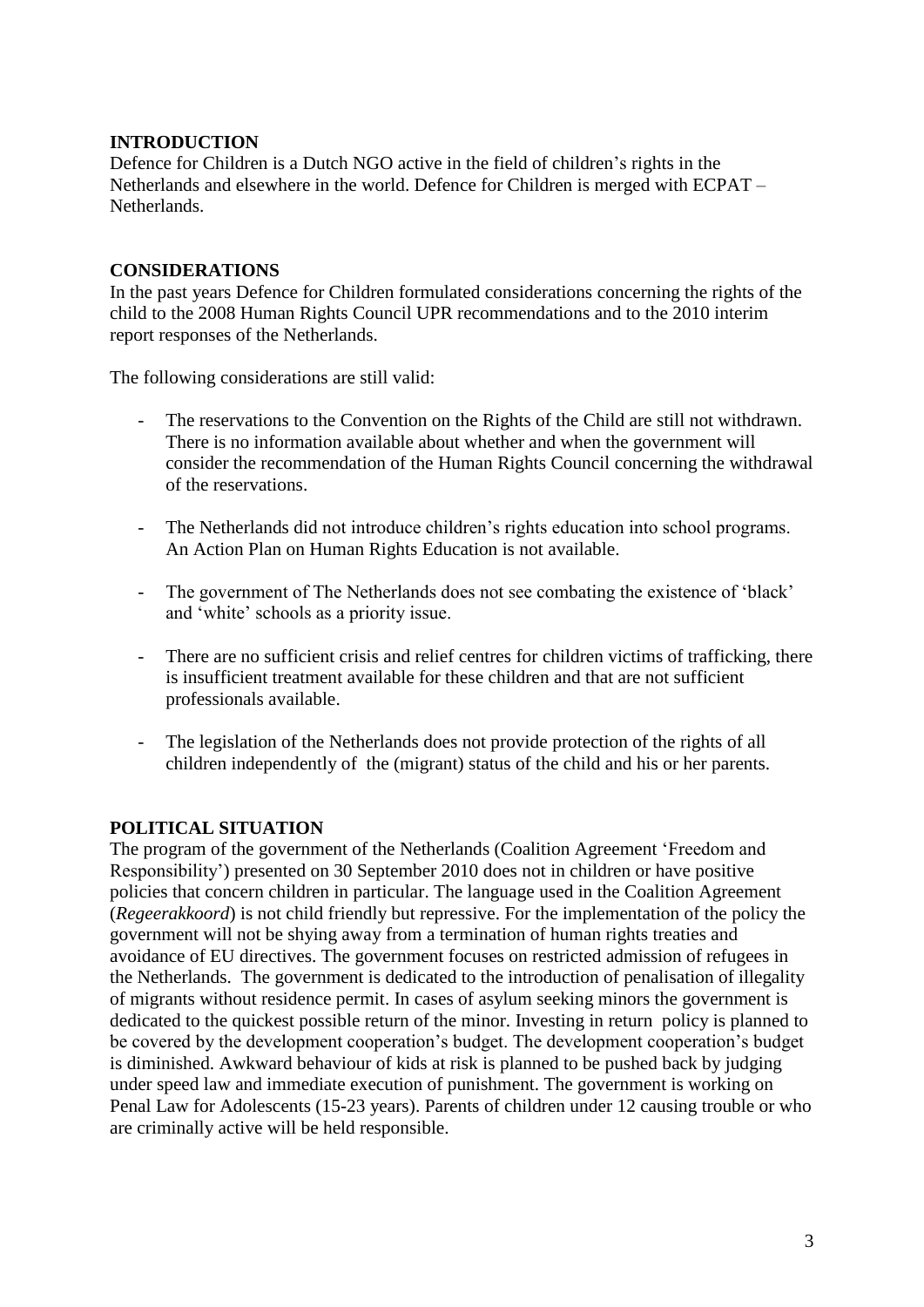The budget 2012 foresees cutbacks in youth policy which will affect all children but especially children in poverty (due to lower child allowance) and vulnerable children like chronically ill or disabled children (withdrawal of Person-Linked Budget).

# **POSITIVE DEVELOPMENTS:**

- The first Ombudsman for Children was appointed by the Parliament in March 2011.
- The Netherlands ratified the Optional Protocol on Children's rights in armed conflicts to the Convention on the Rights of the Child and will be presenting its initial report on the Optional Protocol in 2012.
- On 19 April 2011 the majority of the Parliament voted for the establishment of a Human Rights Institute. The First Chamber of the Parliament voted positively on the bill on 22 November 2011. The Human Rights Council has been officially established.

# **RECOMMENDATIONS:**

## **IN GENERAL**

- **Implement children's rights into human rights policy of the Ministry of Foreign Affairs.**
- **Withdraw reservations with respect to the Convention on the Rights of the Child.**
- **Introduce children's rights education in school programs.**
- **Guarantee access to education and internship to all children, especially the most vulnerable like migrant or disabled children.**
- **Beware children of poverty and social exclusion.**
- **Guarantee equal rights to all children independently of the legal status of the child and his or her parents.**
- **Renounce penalisation of undocumented residence and introduction of the rule once-illegal-always illegal.**

# **JUVENILE JUSTICE**

The policy concerning youth criminal law in the Netherlands is focused on strong punishment of minors including deprivation of liberty. The policy should be focused on the opposite: a decrease of the number of children in detention. The 79% of minors deprived of liberty in Youth Custodial Institutions in the Netherlands are in pre-trial detention. According to the Youth Custodial Institutions Act minors can be kept in police detention up to 9 or 16 days and fifteen hours depending on their  $age<sup>1</sup>$ . There are no alternatives for deprivation of liberty. Minors in police custody are treated almost in the same way as adults and sometimes they are kept in cells together with adults. The age of children is not adequately taken into account. Special criteria for treating minors are missing in the law and in the practice.The rule'suspend minor unless...' is applicable only after three or six days, when the minor's custody has already been prolonged by a judge.

# **Recommendations:**

<sup>1</sup> <sup>1</sup> Report by Defence for Children, 'Just one night in a cell', September 2011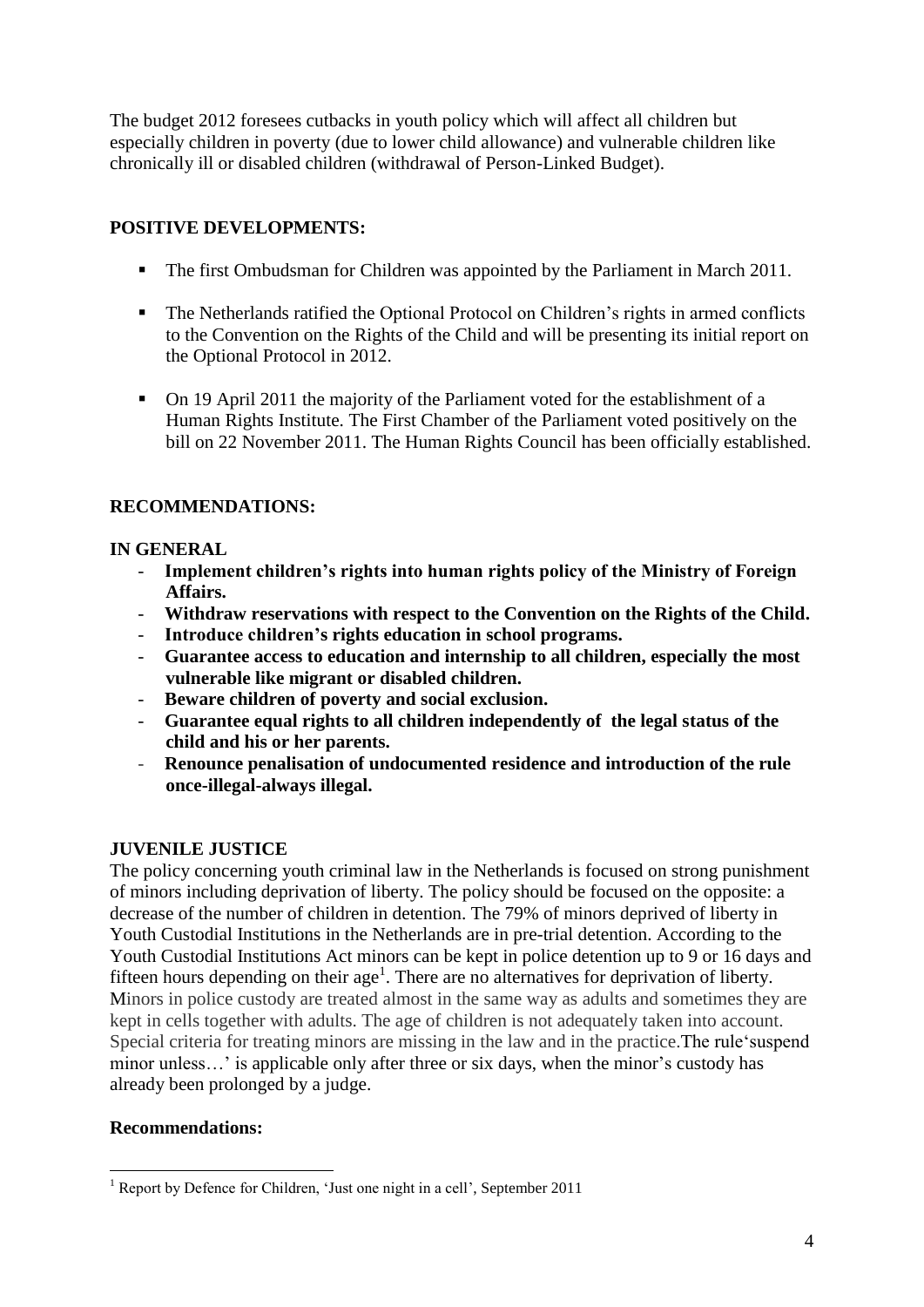- **Prepare special guidelines and protocols on the treatment of juvenile suspects.**
- **Introduce mediation and restorative justice to youth criminal law.**
- **Never imprison children together with adults in the same cell or in the same department.**
- **Provide special training for all persons working with minor suspects.**
- **Make police cells more child friendly and guarantee basic needs, such as daylight, contact with family, good quality of food and drinks.**
- **Give children more information during their first contacts with the police.**
- **Formulate supervision criteria and provide monitoring and complaint mechanisms for minors in police detention.**

# **YOUTH CARE**

In recent years the demand for youth care has increased dramatically. The government has invested in signalling problems and not in effective prevention of behavioural or educational risks and easily accessible support for children and parents. According to the annual report of the National Youth Care Inspectorate (2010) despite nationwide arrangements and protocols the daily practice is insufficient and not uniform. The agreements for implementation and application of protocols and methods are not met which is affecting the quality of care and safety of the children. Many children and kids wait longer for a proper treatment than the agreed acceptable waiting periods. The need for more serious and specialised forms of youth care is growing. In 2010, 2952 kids stayed an average of 8,1 months in a closed institution for youth care.

The government is working on a decentralisation of the youth care system. The municipalities will become operationally and financially responsible for all kinds of youth care services, including the most specialised care. The government is introducing 'efficiency reductions' of approximately 9% to the funds available for the youth policies. The central authority will transfer less to the municipalities while the municipalities will have to deal with the costs of a major reorganization and cutbacks in regular education and special education for children with disabilities.

# **Recommendations:**

- **Invest in prevention and accessible educational support for children and parents.**
- **Increase a number of open institutions for treatment.**
- **Continue investing in the reduction of waiting lists for all forms of youth care.**
- **Guarantee that 'efficiency reductions' being cuts in public expenditures for youth care will not affect children waiting for treatment.**

# **CHILD POVERTY**

The Social and Cultural Planning Bureau (SCP) reports that in 2009 poverty has risen in the Netherlands. The SCP uses the criteria 'not-a-lot-but-adequate' criterion; the budget is determined by the National Institute for Budget Information (and consists of the minimum expenditures for food, clothing, housing and social participation). In 2009 6,2% of the families lived below this minimum income level: 971.000 persons living in 453.000 households. The number of children between 0-17 living in poverty is increasing; in 2009 9,1% (311.000) children lived below the 'not-a-lot-but-adequate' level, mostly in single parent families and families living on welfare (in 2008: 8,1% of the children). Increasingly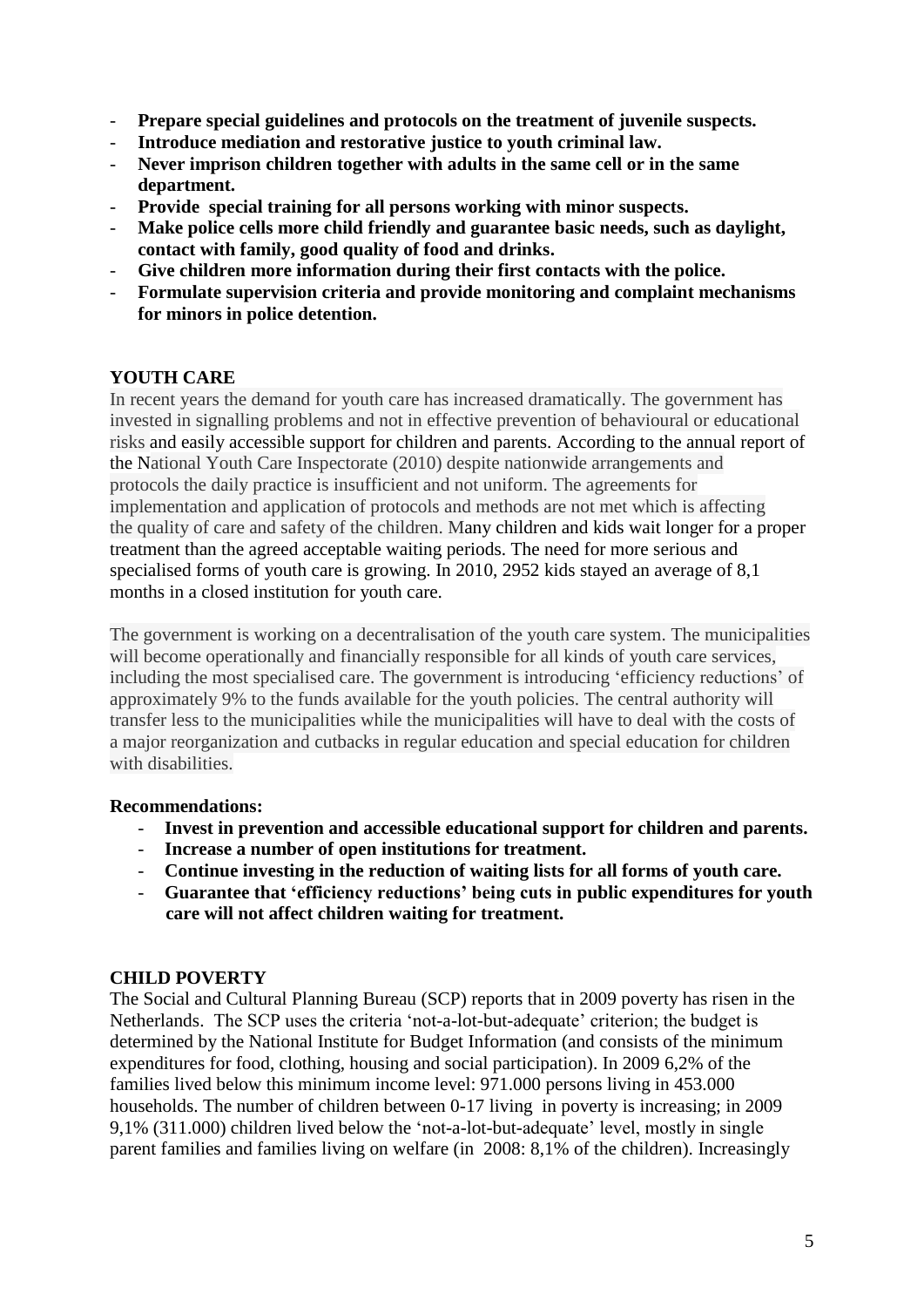more families belong to the group 'working poor': in 2009, 576.000 people in the Netherlands live in families that sustain on insufficient income.

# **Recommendation:**

**- Beware children from poverty and social exclusion caused by financial crisis and cuts in governmental granting.**

# **EDUCATION**

The cuts in public expenditures effect special schools for vulnerable children like disabled and chronically ill children. Children are supposed to attend ordinary schools which means that for many of these vulnerable children education will not be possible any more. The personlinked budgets for individual care and education are no more available.

The government of the Netherlands does not consider combating of 'black' and 'white' schools as an issue.

# **Recommendations:**

- **Do not close special schools for vulnerable children.**
- **Promote mixed schools and prevent creation of segregated white and black schools.**

# **IMMIGRATION LAW**

The government wants to penalise the stay in the Netherlands of undocumented families (families without papers or residence permit). Even if children are excluded from this regulation, they will experience the effects of penalisation. Undocumented workers will be put in aliens' detention facing removal from the Netherlands. Moreover, the removal on these grounds will be used for rejection of applications for residence permit. Children will be affected by this rule.

#### *Children in refugee centres*

In 2010 there were approximately 7,000 children in refugee camps, 200 more than in five previous years. According to a ngo-report on the situation of children in refugee centres in the Netherlands the refugee centres do not meet the requirements of the Convention on the Rights of the Child. That applies to many aspects of children's rights: family,

education, housing, recreation, play and, leisure, health, safety, procedures, finances and participation. The problems concerning all topics are closely interrelated and form a serious threat to the development of children. The authorities assume that parents can care for their children. However, since the parents experience many problems such as trauma, language barriers and culture shock their children are relatively at higher risk of educational problems. Children and their parents often have to move from one refugee centre to another. Many families stay in shelters for years because the asylum procedures are ongoing.

# **Recommendations:**

- **Let the Inspection for Youth monitor the situation of children in asylum centres**
- **- Limit the number of rehousings of families with children.**
- **- Set a limit to the length of stay of children in a refugee centre.**
- **- Focus on special reception centres for families with children.**
- **- Ensure that the new statutory child abuse reporting code is also applicable to workers in the refugee centres.**
- **- Guarantee health prevention and access to health care on the same standards**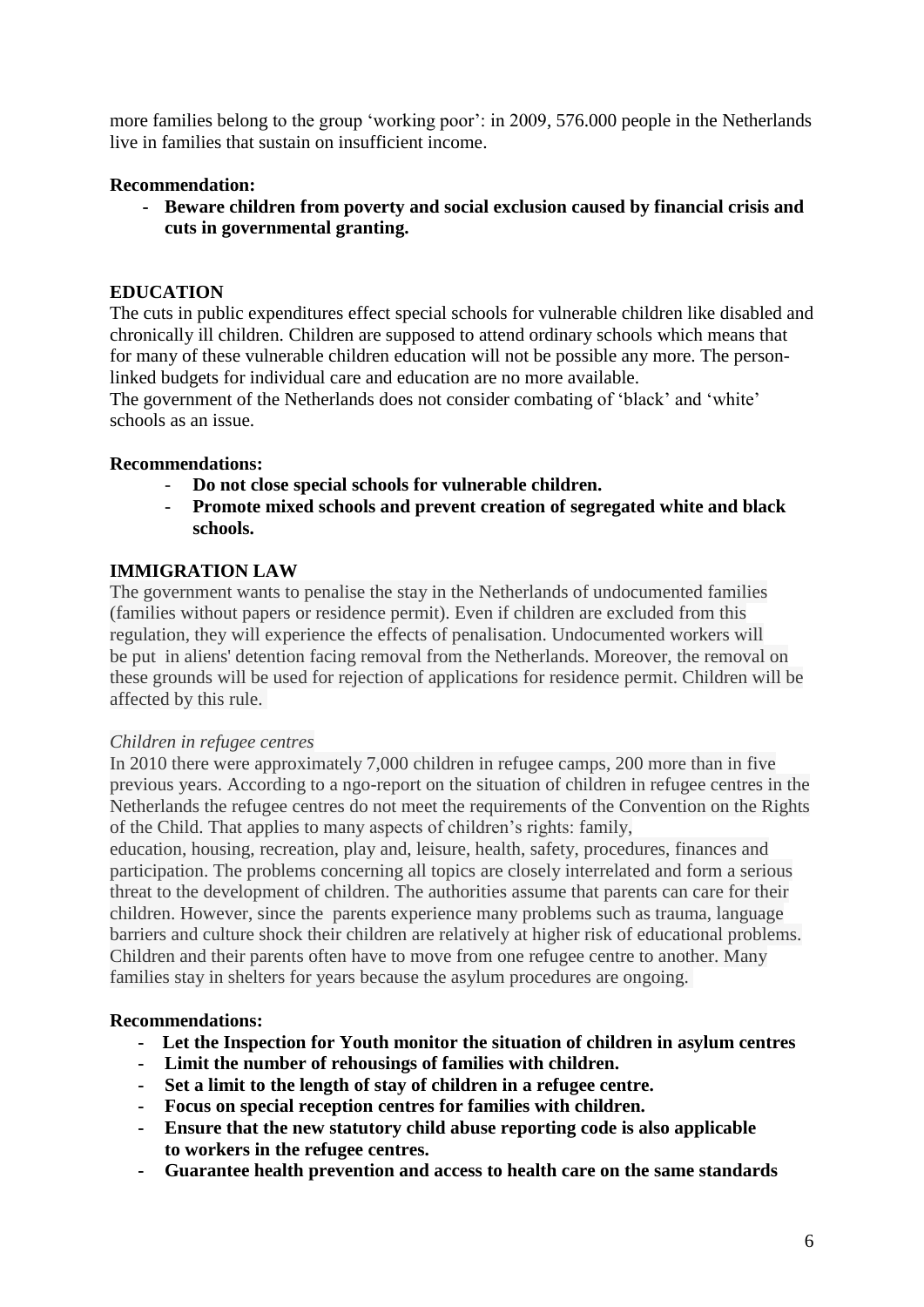**as for other children in the Netherlands.** 

- **- Invest in better detection of (mental) health problems of children in refugee centres.**
- **- Train staff in the refugee centres and install counsellors for children.**

#### *Shelters for unaccompanied minors*

Unaccompanied minors (AMA) younger than 13 years are placed in foster homes after arrival in the Netherlands. Youths of 13 to 15 years are hosted in small group houses for up to twelve persons. Depending on the degree of autonomy the adolescents older than 15 years stay either in small residential units or on a campus.

## **Recommendations:**

- **Close the AMA campuses immediately.**
- **Ensure that unaccompanied minors under fifteen years are hosted in foster care.**
- **Host young people over fifteen years in small units, with intensive supervision.**
- **Do not separate children-members of one family.**

## *Right to housing for families*

In response to the Defence for Children complaint, the European Committee of Social Rights declared in October 2009 that putting undocumented children on the street is a breach of respect for the children's human dignity. Following a ruling by the Hague Court on 11 January 2011, the Minister suspended temporarily putting families with children on the street, pending the consideration of the appeal. On 1 January 2011 there were 660 children who stayed in the Netherlands for more than five years outside the shelter while their application was being processed.

# **Recommendation:**

- **Ensure that families with children always have access to child friendly shelters.**

# **SEXUAL EXPLOITATION OF CHILDREN AND TRAFFICKING**

In the Netherlands, we call for greater protection of children and young people against child sex trafficking through urgent proactive implementation and enforcement of protective measures.

According to the Police Monitor 2010, more than half of the 25 police regions score poorly or inadequately for investigating human trafficking cases. 20 of the 25 police regions score below minimum standards in handling child pornography. None of the police regions is combating child sex tourism. The Ministry of Security & Justice announced in May 2011 an increase in the number of police investigators specialized in child pornography from 70 to 145, and presented in July 2011 an Action Plan Child Pornography. Unfortunately, there is no extra police capacity to combat human trafficking or child sex tourism and no integrated Plan of Action to combat all forms of sexual exploitation of children. According to the Report of the National Rapporteur on Human Trafficking (2010), the training for professionals does not always have specific attention for minors. Law enforcement officials, prosecutors and judges need to be trained on how to receive, monitor and investigate all forms of sexual violence against children and how to deal with child victims in a child-friendly manner.

Most of the children victims of sexual exploitation do not receive specialized care. Within the regular youth care there are no special provisions for victims of sexual exploitation. Victims of so called loverboys (young men involved in trafficking young girls) can be placed in the